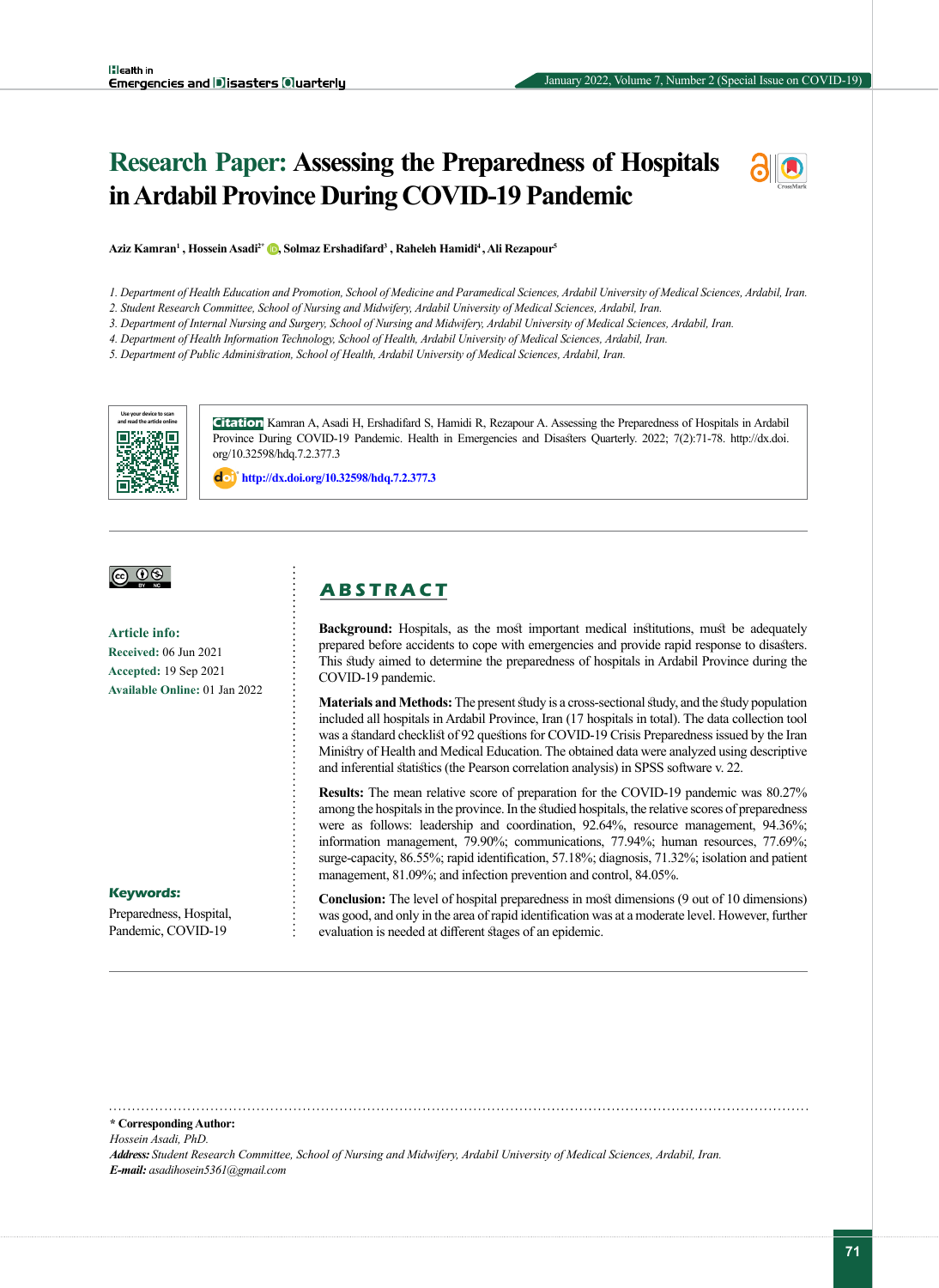# **1. Introduction**

nexpected events and disasters are often out of control. They always occur in different parts of the world, including Iran, and the possibility of their occurrence is recognized with varying intensities in various societies [\[1\]](#page-6-0). In these disasters, many injured people go to hospitals to receive health facilities. This condition increases the importance of hospital preparedness for di-sasters [\[2\].](#page-6-1) Obviously, unexpected events, based on the magnitude, number, and population density in the affected area, can turn into small or large disasters; returning the situation to its original state becomes difficult and ex-hausting [\[3,](#page-6-2) [4\]](#page-6-3). Disasters always have a negative impact on the public health and well-being of the affected population; health care is a critical factor of survival in these crises. Therefore, if the healthcare centers have problems dealing with disasters due to a lack of planning and organization, the entire crisis-stricken population will suffer [\[5\]](#page-6-4). Indeed, among the various components of disaster management in emergencies, hospitals and healthcare centers play the most important part  $[4]$ . In critical situations, hospital complex preparedness, low vulnerability to accidents, staff awareness and familiarity with potential risks, and crisis management are essential features of hospital preparedness for disasters [\[6\].](#page-6-5) **U**

Comprehensive assessment of hospital preparedness determines the efficiency of the hospital before and during an accident. This assessment is beneficial for planning and organizing facilities, workforce, resources, and preventive measures [\[7,](#page-6-6) [8\]](#page-6-7). Being prepared for an epidemic is absolutely necessary to ensure the proper and continuous function of other systems. This plan requires frequent system evaluation to improve organizational processes [\[9\]](#page-6-8). Frequent assessment and monitoring to identify weak points and proper planning help improve the hospital's safety and ultimately increase the quality of hospital services [\[10\].](#page-6-9) The Joint American Health Centers Accreditation Committee defines hospital preparedness as the activities that a hospital is required to per-form in order to increase its response capacity [\[6\]](#page-6-5). The purpose of preparing hospitals is to provide emergency response systems, staff training, purchase of equipment and items needed to manage the current patient care, protect their staff, and ultimately, meet the needs posed by accidents and disasters. Therefore, to increase hospitals' preparedness and deal with accidents and disasters, the focus should be on internal planning and, if necessary, on the possibility of its expansion [\[11\]](#page-6-10).

One of the disasters that have afflicted medical centers over the past year is the COVID-19 pandemic. The World Health Organization (WHO) issued a statement on January 30, 2020, declaring the new coronavirus as the sixth leading cause of public health emergencies worldwide [\[12\]](#page-6-11). The sudden outbreak of COVID-19 shocked the international community, especially health policymakers. The outbreak quickly became a health, economic, and political challenge, causing a severe community crisis [13]. One of the most critical challenges posed by the COVID-19 pandemic was its unpredictable nature and high infectivity, which affected many people and caused frequent visits of patients to medical centers [\[14,](#page-6-12) [15\]](#page-7-0). Frequent patient visits, increased demand for medical services, limited time to coordinate and communicate with other organizations, and lack of proper preparedness to respond to crises can challenge disaster management in medical centers [\[11,](#page-6-10) [16,](#page-7-1) [17\]](#page-7-2). Therefore, during the disease epidemic, the level of hospital preparedness, knowledge of medical staff, motivation and willingness of staff to perform clinical care, and a proper hospital preparedness program for disasters are the basic components of the crisis response phase [\[18\].](#page-7-3)

In Ambat et al.'s study in India on preparedness for new emerging diseases, the findings indicated that hospitals should be prepared for emerging infectious diseases. There were gaps in implementing various programs and protocols for staff training, risk communication, capacity building, laboratory capacity, and hospital infection control  $[16]$ . In the Labib et al. study, which assessed the preparedness of special hospital wards in Egypt to deal with the COVID-19 epidemic, the results showed the mean relative score of preparedness for the COVID-19 crisis in special wards of Egyptian hospitals was 54%. The lowest level of preparedness belonged to the areas of information and human resources, and the highest score belonged to the field of support and procurement management  $[19]$ . The results of the Dewi et al. study examining the level of preparedness of Indonesian hospitals for the COVID-19 pandemic showed that the level of hospital preparedness for the COVID-19 pandemic is low. Also, the level of preparedness in police hospitals was higher than in public and private hospitals [\[20\]](#page-7-5). In a study conducted by Singh et al. in an Indian hospital to determine the preparedness for the COVID-19 epidemic, the preparedness was found acceptable [\[21\].](#page-7-6) In Ezzati et al. study in Iran, the results showed that hospitals are well prepared for crises and disasters, but poor and very poor preparedness in the areas of reception and traffic can cause problems in times of disaster [\[22\]](#page-7-7). In the study of Rahmanian et al., the results showed that strategic planning for crisis preparedness of healthcare centers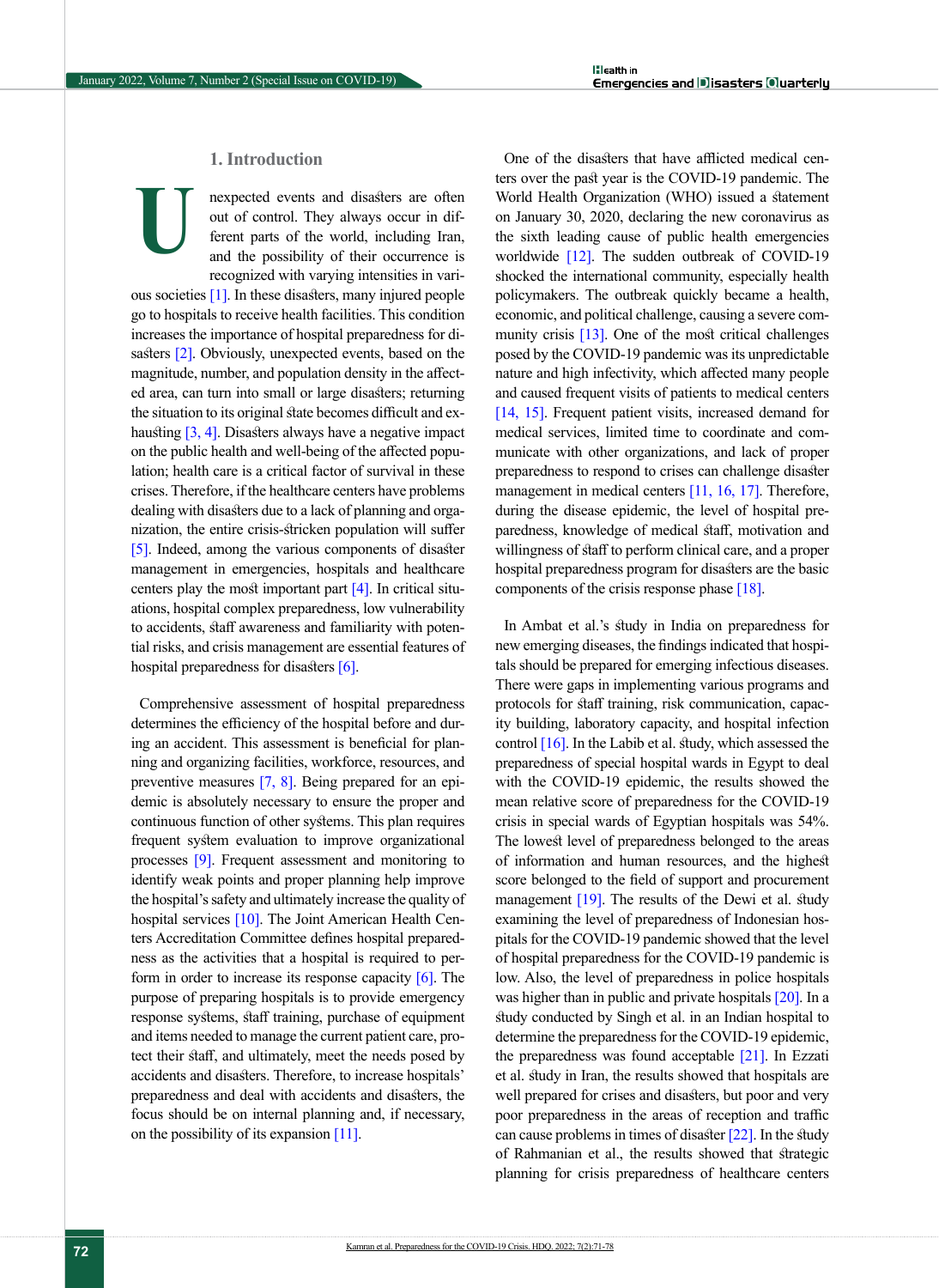and the cooperation of healthcare centers with each other in dealing with the crisis seem necessary [\[23\].](#page-7-8)

Most studies conducted in disaster preparedness have been related to the case study of hospitals, while the present study has examined all hospitals in Ardabil City, Iran. The studies on assessing the preparedness of medical centers in disasters such as COVID-19 disease in Iran are few. Thus, because of the importance of the issue and the lack of studies in this field, we decided to determine the preparedness of medical centers in Ardabil Province during the COVID-19 pandemic.

#### **2. Materials and Methods**

The present study is a descriptive-analytical study conducted after obtaining permission from the Ethics Committee and the Vice Chancellor for Research of Ardabil University of Medical Sciences. The study population consisted of 17 hospitals affiliated with Ardabil University of Medical Sciences, including 12 government hospitals, two social security hospitals, two private hospitals, and one affiliated with the Martyr and Veterans Affairs Foundation. The sampling method was census.

The assessment of COVID-19 disease preparedness was done by the standard checklist of the Ministry of Health and Medical Education. This checklist is a customized version of the Hospital Preparedness for CO-VID-19 Checklist, issued by the World Health Organization's Eastern Mediterranean Regional Office. An expert panel was used to ensure the validity of the checklist. For this purpose, after arranging and separating the checklist items as questions and preparing its guideline, ten experts were asked to comment on the scientific and practical appropriateness of the checklist items and the comprehensibility of each question in 6 sessions and make the necessary changes and corrections. The checklist obtained for the experiment was then used in a pilot study on three hospitals. After the pilot phase, the checklist and its guideline were reviewed by the expert panel in two sessions, and some questions were removed, added, or merged. Finally, 92 questions were approved [\[24\]](#page-7-9). In the present study, the instrument's reliability was 0.88 calculated by the Cronbach  $\alpha$  method.

The checklist consists of two parts: the first part relates to the hospital profile (average number of active beds, average number of annual hospitalizations, bed occupancy rate, and average patient stay), and the second part includes 92 questions in 10 areas (leadership and coordination, 8 questions; operational support, logistics, and resource management, 12 questions; information management, 6 questions; communications, 8 questions; human resource management, 12 questions; continuity of basic services and surge-capacity, 7 questions; rapid identification, 9 questions; diagnosis, 4 questions; isolation and patient management, 7 questions; and infection prevention and control, 19 questions. The checklist questions are answered with three options (yes, ongoing, and no), and for each question, the yes answer gets 2 scores, the ongoing answer 1 score, and the no answer 0 score [\[24\]](#page-7-9). The percentage of the relative score for each domain was calculated as follows:

# *Percentage of relative score in each area=100×score earned in that area / maximum score in that area*

The questionnaires were completed by visiting the hospitals and following the protocols provided by the Anti-COVID-19 Headquarter. After completing the questionnaires, data analysis was performed in SPSS software v. 22. To observe the ethical principles, we did not mention the names of the hospitals, and they were identified with codes from 1 to 17.

#### **3. Results**

The highest number of active beds (488 beds) belonged to hospital code 1, and the lowest number (26 beds) belonged to code 13. The highest mean bed occupancy rate (76.2%) belonged to code 6, and the lowest to code 9. The highest mean patient stays belonged to code 6, and the lowest to code 7. Also, the highest mean annual hospitalization belonged to code 1, and the lowest to code 9 [\(Table 1\).](#page-3-0)

The results showed that the highest and lowest mean and standard deviation in the dimensions of COVID-19 disease preparedness were related to the dimensions of prevention and infection control and diagnosis, respectively. The highest relative score belonged to operational support, logistics, and resource management, and the lowest percentage belonged to rapid identification [\(Table 2\)](#page-3-1).

The Pearson correlation coefficient showed the significant associations of leadership and coordination with communication area; also, there are significant associations of information management with rapid identification, diagnosis, prevention, and infection control areas. There were significant relationships between human resource management and areas of rapid identification, diagnosis, isolation, and patient management. Also, there was a significant relationship between the continuity of basic services and the surge-capacity and the diagnosis area and between the area of rapid identification and isolation with patient management. Finally, there was a significant rela-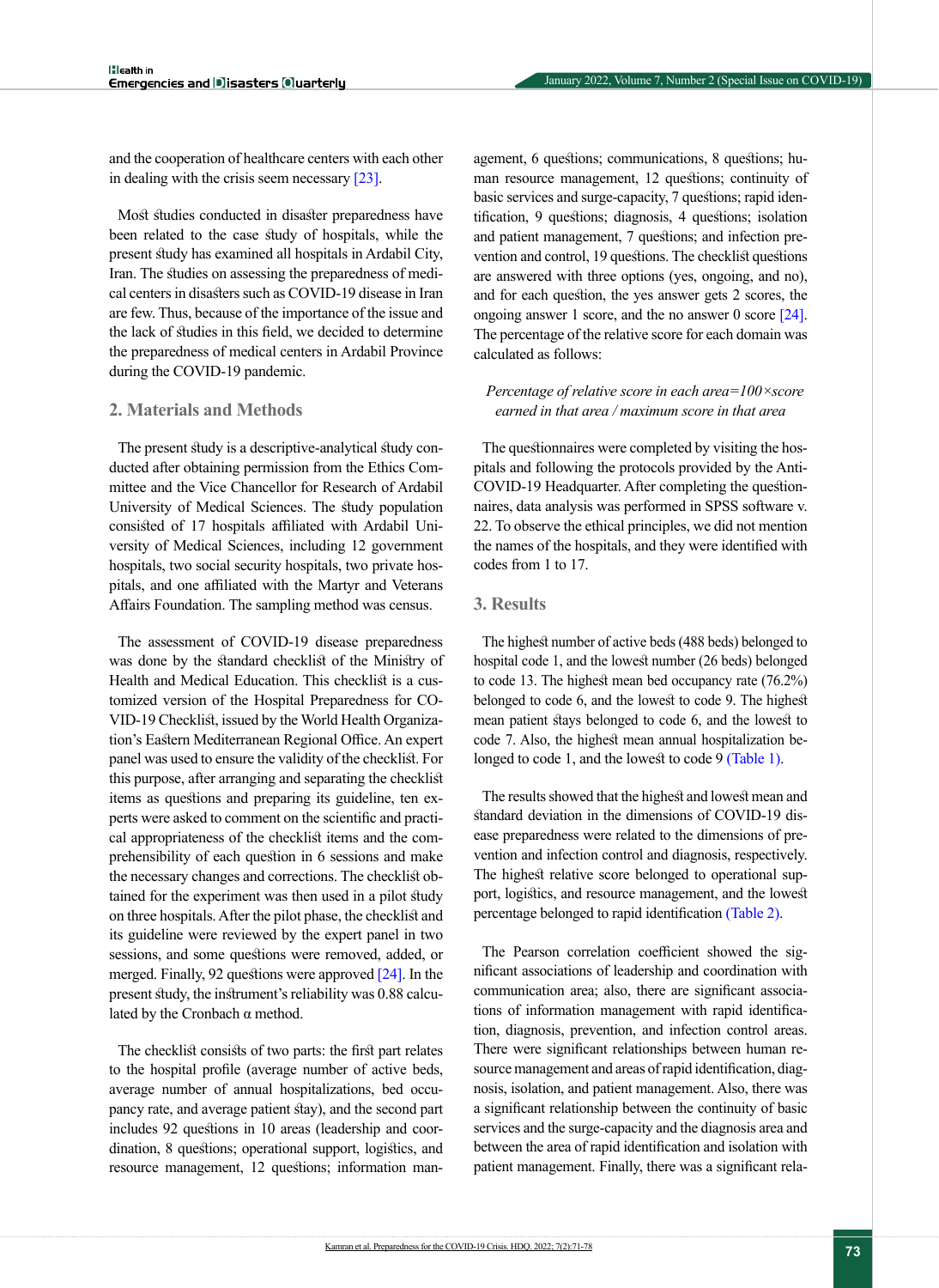| <b>Hospital Code</b>    | <b>Average Active Bed</b> | <b>Average Bed</b><br><b>Occupancy Rate</b> | <b>Average Patient Stay</b> | <b>Average Annual</b><br>Hospitalization |
|-------------------------|---------------------------|---------------------------------------------|-----------------------------|------------------------------------------|
| $\mathbf{1}$            | 488                       | 64.7                                        | 4.7                         | 1941                                     |
| $\overline{2}$          | 115                       | 43.4                                        | 3.1                         | 395                                      |
| $\overline{\mathbf{3}}$ | 141                       | 46.8                                        | 4.3                         | 460                                      |
| $\overline{4}$          | 197                       | 56.7                                        | 3.3                         | 975                                      |
| 5                       | 209                       | 69.2                                        | $\overline{3}$              | 1302                                     |
| $\boldsymbol{6}$        | 151                       | 76.2                                        | 38.2                        | 92                                       |
| $\overline{7}$          | 57                        | 38.1                                        | $\mathbf 1$                 | 523                                      |
| $\,8\,$                 | 52                        | 74.5                                        | $2.4$                       | 382                                      |
| 9                       | $27\,$                    | $\overline{2}$                              | $\mathbf{3}$                | $\boldsymbol{6}$                         |
| $10\,$                  | 53                        | 13.5                                        | $1.9\,$                     | 111                                      |
| $11\,$                  | 46                        | 52.1                                        | $1.8\,$                     | 379                                      |
| 12                      | 162                       | 52                                          | 2.7                         | 920                                      |
| 13                      | 26                        | 4.1                                         | 3.1                         | $10\,$                                   |
| 14                      | 124                       | 43.1                                        | 3.4                         | 477                                      |
| 15                      | 74                        | 56.2                                        | $\mathbf 2$                 | 616                                      |
| $16\,$                  | 99                        | 28.8                                        | $2.8$                       | 307                                      |
| 17                      | 152                       | 44                                          | 2.7<br><b>IFLOWANTS</b>     | 727                                      |

<span id="page-3-0"></span>**Table 1.** The characteristics of study hospitals

|:||calth|n<br>| Emergencles and ||10||isasters ||0||uarterly

<span id="page-3-1"></span>**Table 2.** Mean and relative percentage score of preparation area scores for COVID-19 disease crisis

| Areas Of Preparation for the COVID-19 Disease Crisis    | <b>Mean</b> tSD  | Percentage of the Relative Score |
|---------------------------------------------------------|------------------|----------------------------------|
| Leadership and coordination                             | 14.82±1.38       | 92.64                            |
| Operational support, logistics, and resource management | 22.64±1.27       | 94.36                            |
| Information management                                  | $9.58 \pm 2.91$  | 79.90                            |
| Communications                                          | $12.47 \pm 2.80$ | 77.94                            |
| Human resources management                              | 18.64±3.25       | 77.69                            |
| Continuity of basic services and surge-capacity         | $12.11 \pm 1.72$ | 86.55                            |
| Rapid identification                                    | $10.29{\pm}4.10$ | 57.18                            |
| Diagnosis                                               | $5.70 \pm 1.53$  | 71.32                            |
| Isolation and patient management                        | 11.35±2.47       | 81.09                            |
| Infection prevention and control                        | 31.94±3.81       | 84.05                            |
| Average relative score                                  |                  | 80.27                            |
|                                                         |                  | <b>If Longitude</b>              |

|:||ealth|n<br>|Emergencles and ||#]|sasters ||@|uarterly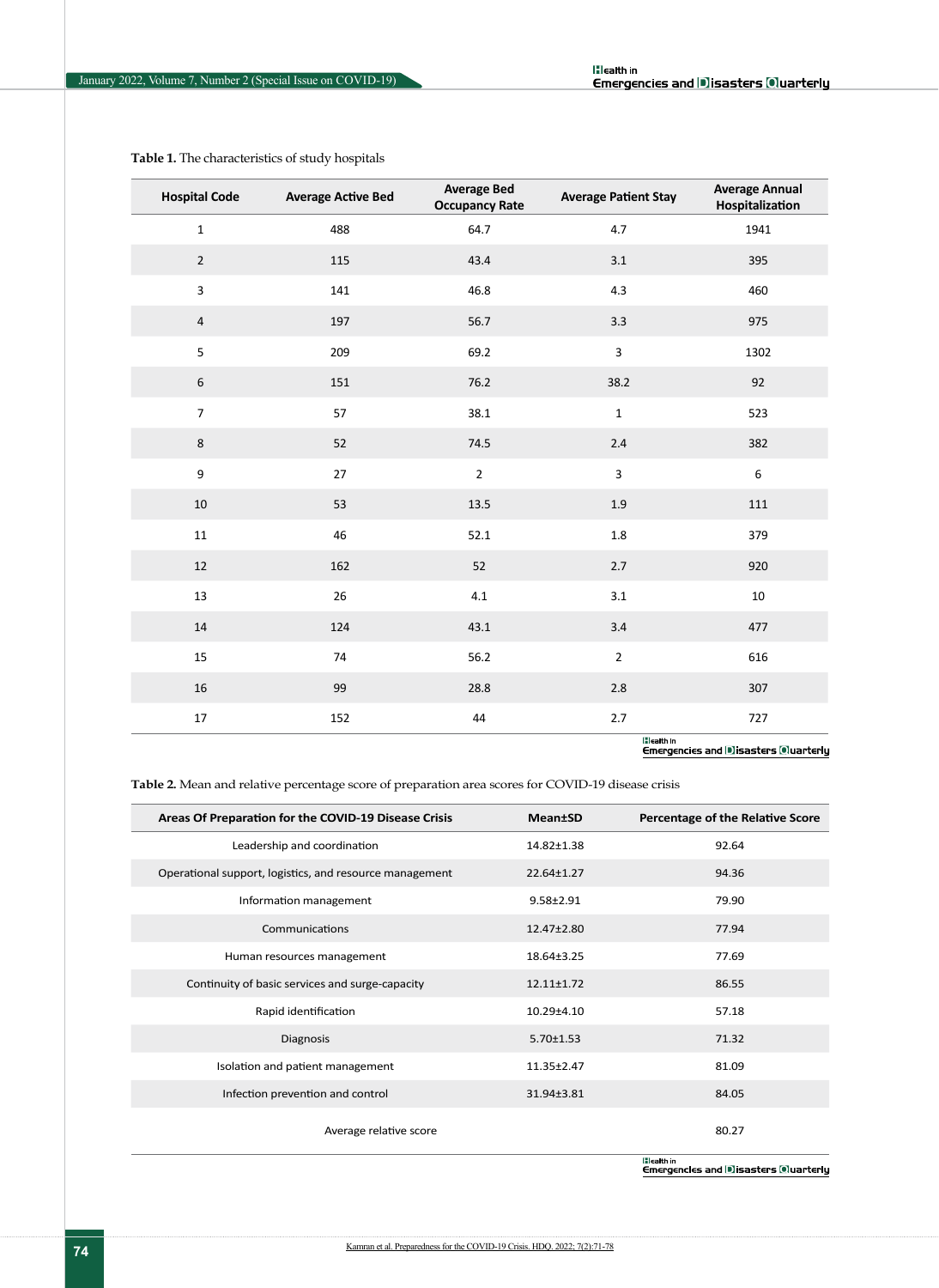| <b>Variables</b>                                        | $\mathbf{1}$                 | $\overline{2}$            | 3                            | 4                         | 5                            | 6                          | 7                            | 8                             | 9                        |
|---------------------------------------------------------|------------------------------|---------------------------|------------------------------|---------------------------|------------------------------|----------------------------|------------------------------|-------------------------------|--------------------------|
| 1. Leadership and coor-<br>dination                     | $\mathbf{1}$                 |                           |                              |                           |                              |                            |                              |                               |                          |
| 2. Operational support,<br>logistics                    | $r = 0.35$<br>$P = 0.16$     | $\mathbf{1}$              |                              |                           |                              |                            |                              |                               |                          |
| 3. Information manage-<br>ment                          | $r = 0.34$<br>$P = 0.17$     | $r = 0.36$<br>$P = 0.15$  | $\mathbf{1}$                 |                           |                              |                            |                              |                               |                          |
| 4. Communications                                       | $r = 0.70$ **<br>$P = 0.001$ | $r = 0.30$<br>$P = 0.24$  | $r = 0.41$<br>$P = 0.09$     | $\mathbf{1}$              |                              |                            |                              |                               |                          |
| 5. Human resources<br>management                        | $r = 0.40$<br>$P = 0.10$     | $r = 0.02$<br>$P = 0.93$  | $r = 0.07$<br>$P = 0.76$     | $r = 0.17$<br>$P = 0.50$  | 1                            |                            |                              |                               |                          |
| 6. Continuity of basic ser-<br>vices and surge-capacity | $r = 0.07$<br>$P = 0.77$     | $r = -0.03$<br>$P = 0.88$ | $r = 0.06$<br>$P = 0.81$     | $r = -0.19$<br>$P = 0.44$ | $r = 0.24$<br>$P = 0.35$     | $\mathbf{1}$               |                              |                               |                          |
| 7. Rapid identification                                 | $r = 0.41$<br>$P = 0.09$     | $r = 0.16$<br>$P = 0.51$  | $r = 0.48^*$<br>$P = 0.04$   | $r = 0.35$<br>$P = 0.16$  | $r = 0.67$ **<br>$P = 0.003$ | $r = -0.04$<br>$P = 0.86$  | 1                            |                               |                          |
| 8. Diagnosis                                            | $r = 0.09$<br>$P = 0.72$     | $r = -0.03$<br>$P = 0.88$ | $r = 0.48^*$<br>$P = 0.04$   | $r = -0.06$<br>$P = 0.79$ | $r = 0.51$ *<br>$P = 0.03$   | $r = 0.56$ *<br>$P = 0.01$ | $r = 0.47$<br>$P = 0.05$     | $\mathbf{1}$                  |                          |
| 9. Isolation and patient<br>management                  | $r = 0.22$<br>$P = 0.38$     | $r = 0.35$<br>$P = 0.16$  | $r = 0.46$<br>$P = 0.06$     | $r = 0.24$<br>$P = 0.35$  | $r = 0.61$ **<br>$P = 0.008$ | $r = 0.34$<br>$P = 0.17$   | $r = 0.0.55$ *<br>$P = 0.02$ | $r = 0.77$ **<br>$P = 0.0001$ | 1                        |
| 10. Infection prevention<br>and control                 | $r = 0.47$<br>$P = 0.05$     | $r = 0.43$<br>$P = 0.08$  | $r = 0.71$ **<br>$P = 0.001$ | $r = 0.29$<br>$P = 0.24$  | $r = 0.37$<br>$P = 0.14$     | $r = 0.19$<br>$P = 0.44$   | $r = 0.43$<br>$P = 0.08$     | $r = 0.47$<br>$P = 0.05$      | $r = 0.55$<br>$P = 0.02$ |

<span id="page-4-0"></span>**Table 3.** The correlation coefficient between areas of preparedness for COVID-19 disease crisis

\* P<0.05, \*\*P<0.01.

**Hilealth** in Emergencies and Disasters Oluarterly

tionship between isolation and patient management area and infection prevention and control area [\(Table 3\).](#page-4-0)

#### **4. Discussion**

In crises and disasters, health centers are the first units whose effective and timely services can play a decisive role in reducing deaths and saving the lives of injured people [\[8\].](#page-6-7) Many studies have been conducted on the preparedness of hospitals in disasters. In most of these studies, low levels of preparedness have been reported. In a study conducted on Tehran University of Medical Sciences hospitals in 2013, the results showed that the level of preparedness was moderate in three hospitals, poor in one hospital, and good in one hospital [\[25\]](#page-7-10).

In this study, the mean relative preparedness score for the COVID-19 crisis was 80.27%. In the study of Daneshmandi et al., who examined the level of preparedness for emergencies in one of the hospitals in Tehran, the level of hospital preparedness was good [\[4\]](#page-6-3). In the study of Ezzati et al. on social security hospitals in Kermanshah in 2016, the level of preparedness of hospitals in the face of crisis and disasters was at a good level [\[22\].](#page-7-7) Their results were in line with the results of the present study. Clark Wetter et al. examined the preparedness of hospitals for chemical and biological victims of terrorism in four US states; less than 20 hospitals had plans for victims of biological and chemical disasters, and in total, hospitals were not prepared for these disasters [\[26\]](#page-7-11). In the study of Labib et al., which examined

the preparedness of special wards in Egyptian hospitals, the mean preparedness score was 54%, which showed that the preparedness was moderate  $[19]$ . In the study by Singh et al., which examined the preparedness of a teaching hospital in northern India, the mean score in the areas of preparation against the COVID-19 pandemic was 72.96% [\[21\]](#page-7-6).

Dewi et al.'s study on three Indonesian hospitals showed that their level of preparedness against COV-ID-19 was low [\[20\]](#page-7-5). Murphy et al. examined the level of preparedness of US hospitals in times of crisis. They found that 80% of the surveyed hospitals lacked plans to work with other hospitals, and only 22% of hospitals were prepared to deal with the crisis [\[27\]](#page-7-12). In the study of Mansouri et al., the degree of preparedness for the earthquake was  $46.8\%$  [\[10\]](#page-6-9). In the Faraji et al. study, hospital preparedness for unexpected events was moderate [\[2\]](#page-6-1). The results of these studies were inconsistent with the present study results. Desirable results in most areas in the current research can indicate that hospitals value the hospital management team and hospital preparedness in the face of disasters and have specific programs in the field of risk and danger management. It can also be said that the most important factor for success in crisis management is to anticipate and prepare the necessary measures and be prepared to face these crise[s \[7\].](#page-6-6)

In the present study, the highest relative score belonged to operational support, logistics, and resource management, and the lowest to rapid identification. In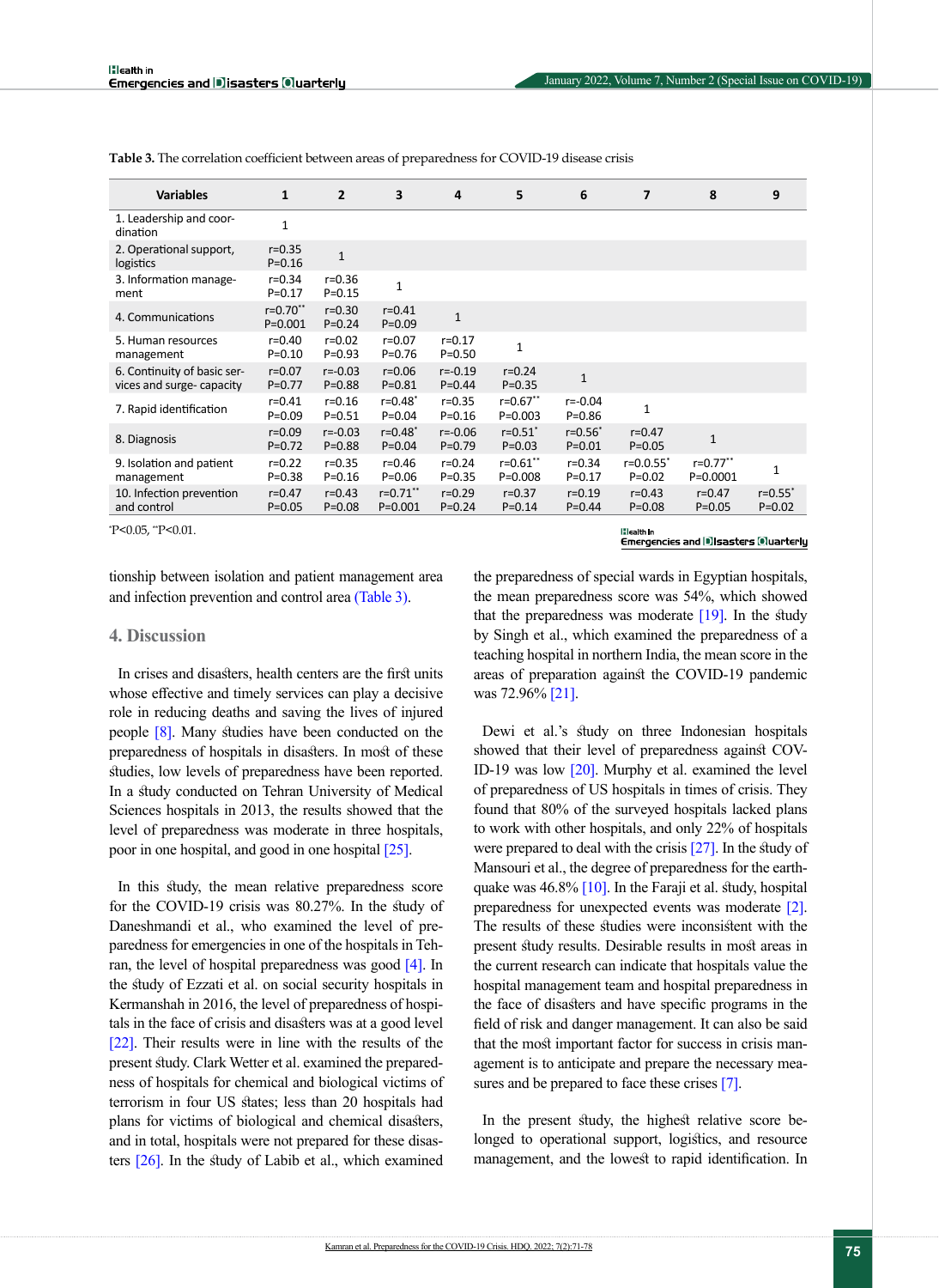the Daneshmandi et al. study, which examined the level of preparedness for dealing with unexpected events, the area of management had the highest score, and the area of traffic unit had the lowest score  $[4]$ . In the Rabeian et al. study., the highest and lowest levels of preparedness for earthquake risk belonged to the field of unexpected events plan management and construction hazard reduction planning, respectively. The level of preparedness of the studied hospitals against earthquake risk in the study of Rabeian was moderate [\[25\]](#page-7-10). In the Faraji Khiavi et al. study, the traffic dimension was the most prepared, and the evacuation and transfer were the least prepared areas [\[2\]](#page-6-1). In the study of Labib et al., the highest score in the area of preparedness belonged to support and logistics management, and the lowest score to the areas of human resources and information  $[19]$ . In the Singh et al. study, the highest preparedness score belonged to the structure of planning and decision making [\[21\]](#page-7-6). In the Dewi et al. study, the highest scores in the private and public hospitals belonged to the field of management in designing programs for COVID-19. In the police hospital, it belonged to equipment, consumables, health services, and surge-capacity building [\[20\].](#page-7-5)

Differences in the results of studies can be due to the different tools used in measuring crisis preparedness, the type of hospitals studied, the crisis management infrastructure in hospitals, the activity of the crisis and disaster committee in the hospital, adequate and appropriate training of hospital staff and management team as well as the appropriate structural and non-structural infrastructure in the hospital. One of the major crisis management problems in disaster planning is the lack of support and logistics. Providing support services for resources has an essential role in delivering these services, so special attention should be paid to this issue in crisis management planning.

In the present study, the relative score of the human resource management dimension was 77.69%. In the Amerion et al. study, the preparedness of human resource planning to deal with the crisis was 83.52%, which was higher than the present study results  $[1]$ . In the Daneshmandi et al. study, the score of human resources was 61.9% and was at a good level  $[4]$ . In the Labib et al. study, the score of the human resources area was 28%, and it was one of the areas that had the lowest score [\[19\]](#page-7-4). Given that human resources are one of the most important pillars of service delivery in hospitals, especially in crises, trained and skilled personnel in hospitals should be considered an essential component in crisis management. In the present study, the relative score in the field of information management was 79.90%. In the Mastaneh et al. study, the area of registration and information was at a moderate level [\[5\]](#page-6-4). In the Daneshmandi et al. study, the area of communication was evaluated as moderate  $[4]$ . The key point in crisis planning is communication and information exchange between different organizations and hospitals. Over time and gaining experience in crises, hospitals have planned for equipping and formulating alternative communication policies and guidelines to improve the crisis management process. However, there are still studies that show the level of preparedness in this area is not at the desired level. It seems that this area still needs to be strengthened and improved because inefficient communication can be a new challenge for medical centers in crisis management and has led to a lack of coordination between organizations and organizations. The resulting disorder and chaos make crisis management difficult.

In the present study, the mean relative score in the field of leadership and coordination was 92.64%. In the study of Ameriun et al., which was conducted to assess the preparedness of three selected border hospitals for disasters, the organization area was reported to be good  $[1]$ . In the Rabeian et al. study, the highest level of crisis preparedness belonged to the dimension of unexpected events management  $[25]$ . In the Mastaneh et al. study, the level of preparedness for crisis and disasters in management policies was  $44.1\%$  [\[5\].](#page-6-4) In the study of Labib et al., the score of leadership and coordination was 71% [\[19\]](#page-7-4). Different scores in the field of management and leadership can be related to each hospital's policies with regard to disaster response and show the importance of the management system of the center during the crisis and how the hospital management team is valued in the area of crisis management.

The lowest score in the present study was related to rapid identification. This area examines the triage system, the separation of referral spaces upon the patient's arrival at the emergency room, access to the resident physician, and training and protection in the hospital emergency room. The relative preparedness score of the province's hospitals in this area was 57.18%. The score of this dimension in the Khorsand Chobdar et al. study was 54.2% [\[6\]](#page-6-5). Inadequate education about COVID-19, the emergence of a new disease, low familiarity with patient admission criteria, shortage of infectious disease specialists, and weakness in diagnostic services (radiology and laboratory) can affect the present study results. Providing flowcharts for diagnosis and treatment of CO-VID-19 disease and holding training courses for physicians and laboratory personnel can be effective in the process of providing diagnostic and therapeutic services.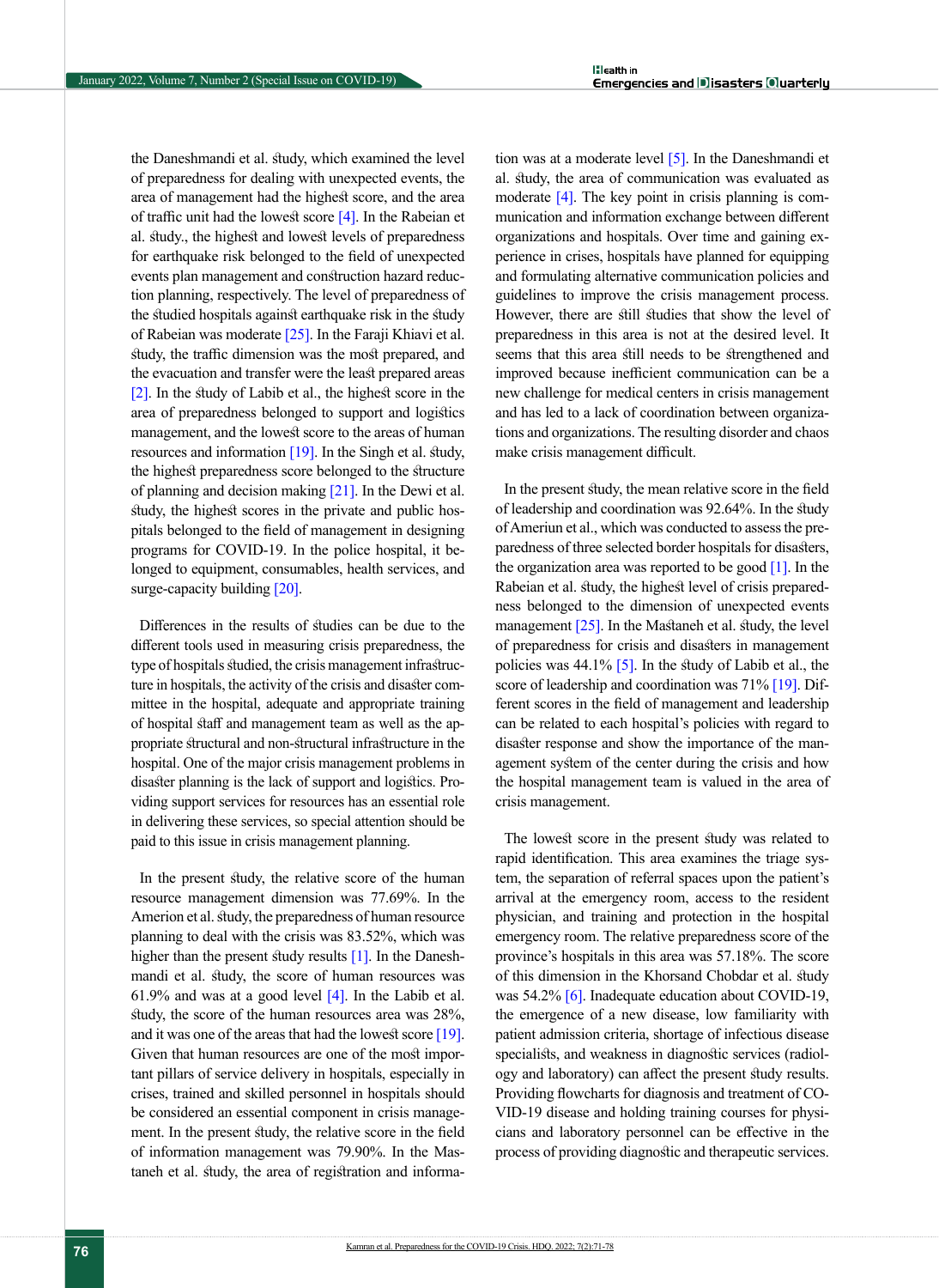# **5. Conclusion**

The preparedness of Ardabil University of Medical Sciences hospitals in the face of the COVID-19 crisis is at a good level. Since the characteristics and severity of this disease are unknown and methods to deal with it have not been experienced so far, hospital preparedness to deal with the disease is one of the main challenges. Successful management of the spread of infectious diseases requires the integration of clinical and non-clinical practices, proper planning, having preparedness programs, implementing appropriate infection control methods, and sustainable management. Promoting knowledge and applying effective strategies in managing this crisis is essential. Managing a crisis with minimal damage to normalcy requires a comprehensive pre-disaster management plan. Strategic crisis management planning for healthcare centers and their cooperation in dealing with the crisis and training before it, can be useful in improving disaster preparedness areas. Crisis management programs should be among the measures and priorities of medical centers.

## **Ethical Considerations**

#### **Compliance with ethical guidelines**

This article was approved by the Student Research Committee, School of Nursing and Midwifery, Ardabil University of Medical Sciences, with the ethical number IR.ARUMS.REC.1400.050.

#### **Funding**

This research did not receive any grant from funding agencies in the public, commercial, or non-profit sectors.

#### **Authors' contributions**

All authors equally contributed to preparing this article.

#### **Conflict of interest**

The authors declared no conflict of interest.

#### **Acknowledgments**

We want to thank all staff of Ardabil hospitals for their sincere cooperation in this research.

#### **References**

- <span id="page-6-0"></span>[1] Amerion A, Delaavari AR, Teymourzadeh E. Rate of preparedness in confronting crisis in three selected border hospitals. Iranian Journal of Military Medicine. 2010; 12(1):19-22. <http://militarymedj.ir/article-1-698-en.html>
- <span id="page-6-1"></span>[2] Faraji Khiavi F, Bakhtiari E, Amiri E. [Assessment of the preparedness of Ahvaz training hospitals in confronting disasters (Persian)]. Depiction of Health. 2019; 10(1):54-61. [https://](https://www.sid.ir/en/journal/ViewPaper.aspx?ID=682965) [www.sid.ir/en/journal/ViewPaper.aspx?ID=682965](https://www.sid.ir/en/journal/ViewPaper.aspx?ID=682965)
- <span id="page-6-2"></span>[3] Beigi R, Davis G, Hodges J, Akers A. Preparedness planning for pandemic influenza among large US maternity hospitals. Emerging Health Threats Journal. 2009; 2:e2. [[PMID\]](https://pubmed.ncbi.nlm.nih.gov/22460283/)
- <span id="page-6-3"></span>[4] Daneshmandi M, Nezamzadeh M, Zareiyan A. [Assessment the preparedness of selected hospital to deal with disasters in Tehran (Persian)]. Journal of Military Caring Sciences. 2014; 1(1):28-35. [\[DOI:10.18869/acadpub.mcs.1.1.28](https://doi.org/10.18869/acadpub.mcs.1.1.28)]
- <span id="page-6-4"></span>[5] Mastaneh Z, Mouseli L, Jahangiri M, Doust M, Eshghi A. [Strength and weakness of crisis management in Hormozgan Medical University's Hospitals (Persian)]. Journal of Advanced Biomedical Sciences. 2012; 1(4):244-50. [http://jabs.](http://jabs.fums.ac.ir/article-1-84-en.html) [fums.ac.ir/article-1-84-en.html](http://jabs.fums.ac.ir/article-1-84-en.html)
- <span id="page-6-5"></span>[6] Khorsand Chobdar M, Rahdar MA. [Investigating the readiness of hospitals in Sistan and Baluchestan Province in crisis of COVID-19 (Persian)]. Journal of Military Medicine. 2020; 22(6):553-61.<http://militarymedj.ir/article-1-2578-fa.html>
- <span id="page-6-6"></span>[7] Ghaedi H, Nasiripour AA, Tabibi SJ. [Hospital preparedness in radiation crisis in selected countries and developing a conceptual model for Iran (Persian)]. Iranian South Medical Journal. 2018; 21(5):393-408. <http://ismj.bpums.ac.ir/article-1-959-en.html>
- <span id="page-6-7"></span>[8] Jafari MA, Farahmand Rad R, Zolfaghari Sadrabad A, Haghighi MR. Determining the level of preparedness in Yazd Shahid Sadoughi Hospital for confronting to emergencies and disasters after development of hospital disaster response plan. Journal of Disaster and Emergency Research. 2020; 3(1):33-9. [\[DOI:10.18502/jder.v3i1.2566](https://doi.org/10.18502/jder.v3i1.2566)]
- <span id="page-6-8"></span>[9] Dewar B, Barr I, Robinson P. Hospital capacity and management preparedness for pandemic influenza in Victoria. Australian and New Zealand Journal of Public Health. 2014; 38(2):184-90. [[DOI:10.1111/1753-6405.12170\]](https://doi.org/10.1111/1753-6405.12170) [[PMID](https://www.ncbi.nlm.nih.gov/pubmed/24690058)]
- <span id="page-6-9"></span>[10] Mansouri H, Mousavi SS. [The survey of preparedness and performance of a military hospital against earthquake disaster (Persian)]. Journal of Nurse and Physician Within War. 2020; 8(29):40-7. <http://npwjm.ajaums.ac.ir/article-1-428-en.html>
- <span id="page-6-10"></span>[11] Zaboli R, Sajadi HS. Assessing hospital disaster preparedness in Tehran: Lessons learned on disaster and mass casualty management system. International Journal of Health System and Disaster Management. 2014; 2(4):220-4. [[DOI:10.4103/2347-9019.144405\]](https://doi.org/10.4103/2347-9019.144405)
- <span id="page-6-11"></span>[12] Tavakoli A, Vahdat K, Keshavarz M. [Novel Coronavirus disease 2019 (COVID-19): An emerging infectious disease in the 21st Century (Persian)]. Iranian South Medical Journal. 2020; 22(6):432-50. [\[DOI:10.29252/ismj.22.6.432](https://doi.org/10.29252/ismj.22.6.432)]
- [13] Rodríguez-Morales AJ, MacGregor K, Kanagarajah S, Patel D, Schlagenhauf P. Going global-travel and the 2019 novel coronavirus. Travel Medicine and Infectious Disease. 2020; 33:101578. [\[DOI:10.1016/j.tmaid.2020.101578](https://doi.org/10.1016/j.tmaid.2020.101578)] [[PMID\]](https://www.ncbi.nlm.nih.gov/pubmed/32044389) [\[PMCID\]](http://www.ncbi.nlm.nih.gov/pmc/articles/PMC7128681)
- <span id="page-6-12"></span>[14] Kalateh Sadati A, Lankarani MH, Bagheri Lankarani K. Risk society, global vulnerability and fragile resilience; sociological view on the coronavirus outbreak. Shiraz E-Medical Journal. 2020; 21(4):e102263. [[DOI:10.5812/semj.102263\]](https://doi.org/10.5812/semj.102263)